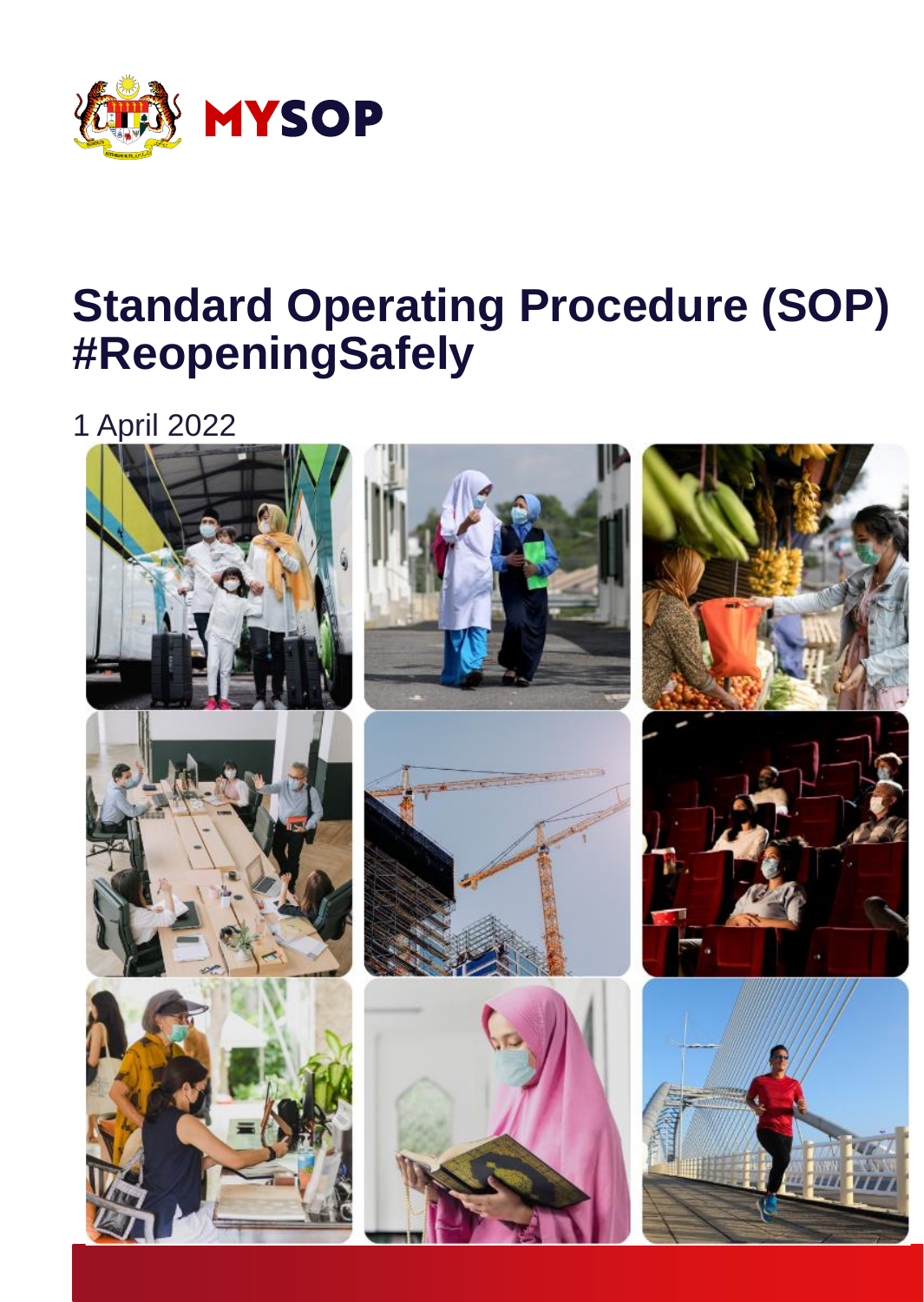

#### **Standing Orders**

- Prevention And Control of Infectious Diseases Act 1988 [*Act 342*]
- Prevention And Control Of Infectious Diseases (Measures Within Infected Local Areas) (National Recovery Plan) (Transition Phase to Endemic) Regulations 2022 [*P.U.(A) 83/2022*]
- Subject to rulings issued by the Government from time to time
- 1. This Standard Operating Procedure (SOP) has been prescribed by the Director General of Health pursuant to Regulation 17 of Prevention And Control Of Infectious Diseases (Measures Within Infected Local Areas) (National Recovery Plan) (Transition Phase to Endemic) Regulations 2022 [*P.U.(A) 83/2022*]. This SOP applies to all individuals throughout Malaysia and is effective as of 1 April 2022.
- 2. This SOP prescribes the mandatory measures to be carried out during daily activities. Party Responsible for the Premises, Employee and Individual must always comply to the SOP when carrying out or participating in activities on premises including outdoor areas, indoor spaces or in vehicles. The definition are as follows:

| A)<br><b>Party</b><br><b>Responsible</b><br>for the<br><b>Premises</b> | The party responsible for the management of premises or activities<br>carried out within the premises including owner/landlord/occupier,<br>registration/operating license/operating permit holder, operators,<br>companies, businesses, employers, organisations, associations,<br>management of places of worships (including mosque and surau), event<br>organisers or hosts of private residences |
|------------------------------------------------------------------------|-------------------------------------------------------------------------------------------------------------------------------------------------------------------------------------------------------------------------------------------------------------------------------------------------------------------------------------------------------------------------------------------------------|
| <b>B)</b> Employee                                                     | The party employed or assigned by Party Responsible for the Premises<br>$\bullet$<br>to carry out tasks including workers, teaching staff, volunteers, third<br>party service providers, marshal/steward/crew at sporting or<br>entertainment events.                                                                                                                                                 |
| C) Individual                                                          | The party present on premises or carrying out activities including<br>customers, visitors, spectators, worshippers, parents, pupils, students,<br>trainees or participants;                                                                                                                                                                                                                           |
|                                                                        | • Parents or guardians shall be responsible for their respective<br>dependents (example: individuals under 18 years old, elderly,<br>individuals with disabilities and special needs);                                                                                                                                                                                                                |
|                                                                        | Direct employer or primary employer or both;<br>$\bullet$                                                                                                                                                                                                                                                                                                                                             |
|                                                                        | • Travellers from abroad whether Malaysian citizens or non-Malaysian<br>citizens who enter Malaysia by air, land and sea travel. Travellers must<br>also comply with all travel-related acts, regulations and SOPs before<br>departing, on-arrival and while in Malaysia.                                                                                                                             |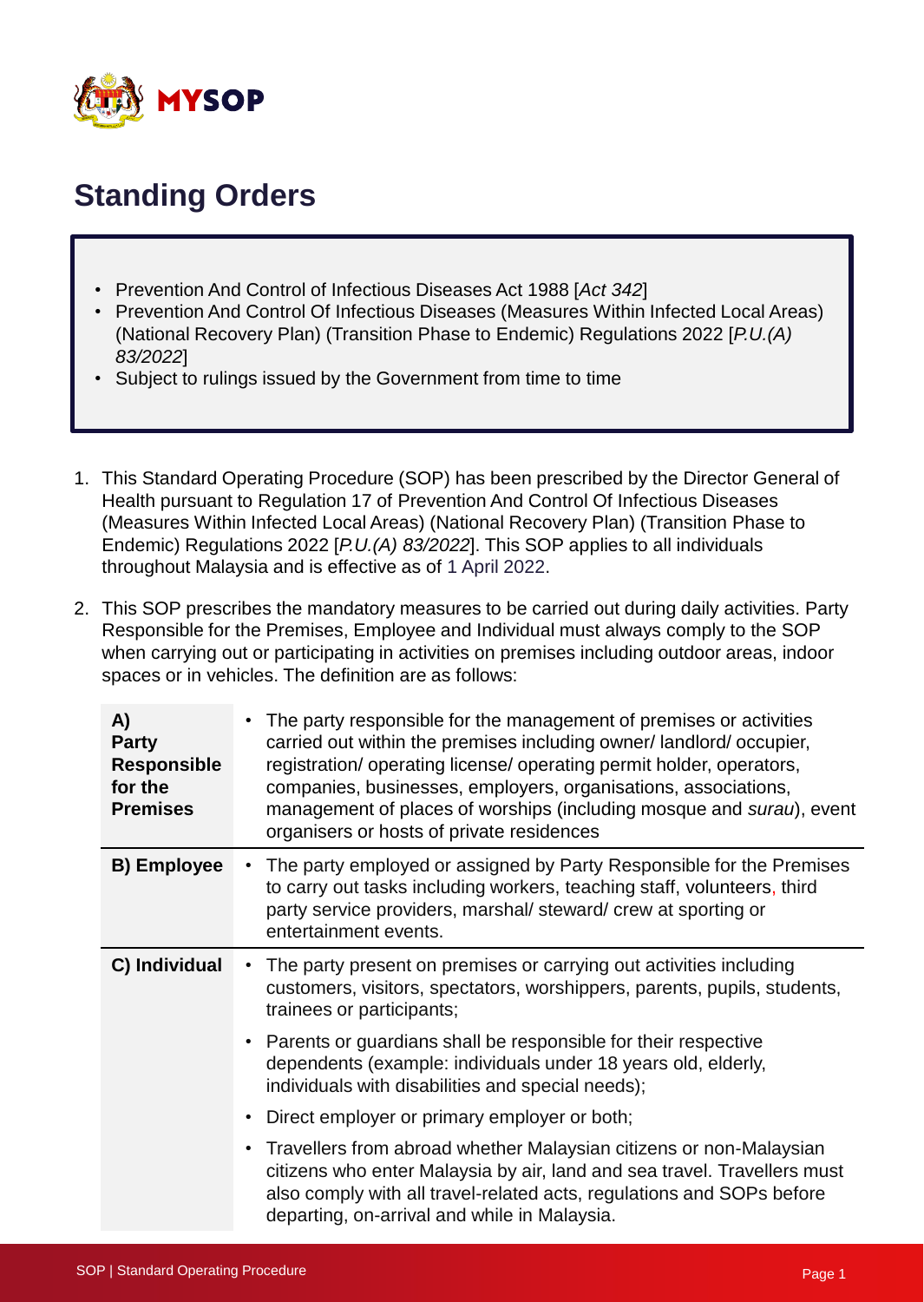

#### **Standing Orders**

- 3. Both General and Additional Measures must be complied by the relevant Party Responsible for the Premises, Employee and Individual except for special exceptions granted by the Director General of Health.
- 4. Any person who contravenes any provision of this SOP or any directions of the Director General of Health or an authorised officer under Act 342, on conviction, could be liable to a fine or imprisonment or to both. Any person who falsely declares information commits an offence under Section 22(d) of the Prevention and Infectious Diseases Act 1988 [*Act 342*] and if convicted, can be punished under Section 24 of the same Act.
- 5. Where any person who commits an offence under this SOP is a corporate body (company, limited liability partnership, firm, organisation or other body of persons), a person who at the time of the commission of the offence is a director, compliance officer, partner, manager, company secretary or other similar officer of the corporate body or was purporting to act in the capacity or was in any manner or to any extent responsible for the management of any of the affairs of the corporate body or was assisting in its management:
	- a. May be charged severally or jointly in the same proceedings with the corporate body; and
	- b. If the corporate body is found guilty of the offence, shall be deemed to be guilty of that offence unless, having regard to the nature of his functions in that capacity and to all circumstances, he proves:
		- i. that the offence was committed without knowledge, consent, connivance; and
		- ii. that he has taken all reasonable precautions and exercised all due diligence to prevent the commission of the offence.
- 6. Any Employee and Individual must generally understand the conditions for attendance on premises or participation in specific activities and comply with directions from Party Responsible for the Premises when on premises where the activities are carried out.
- 7. For areas/ localities where Enhanced Movement Control Order (EMCO) is enforced, the EMCO SOP in those areas/ localities are enforced and effective until the end date of the respective EMCO.

Apart from this SOP, it is the responsibility of all parties to always comply with the laws, regulations and other directions enforced or issued by the Government or any authority.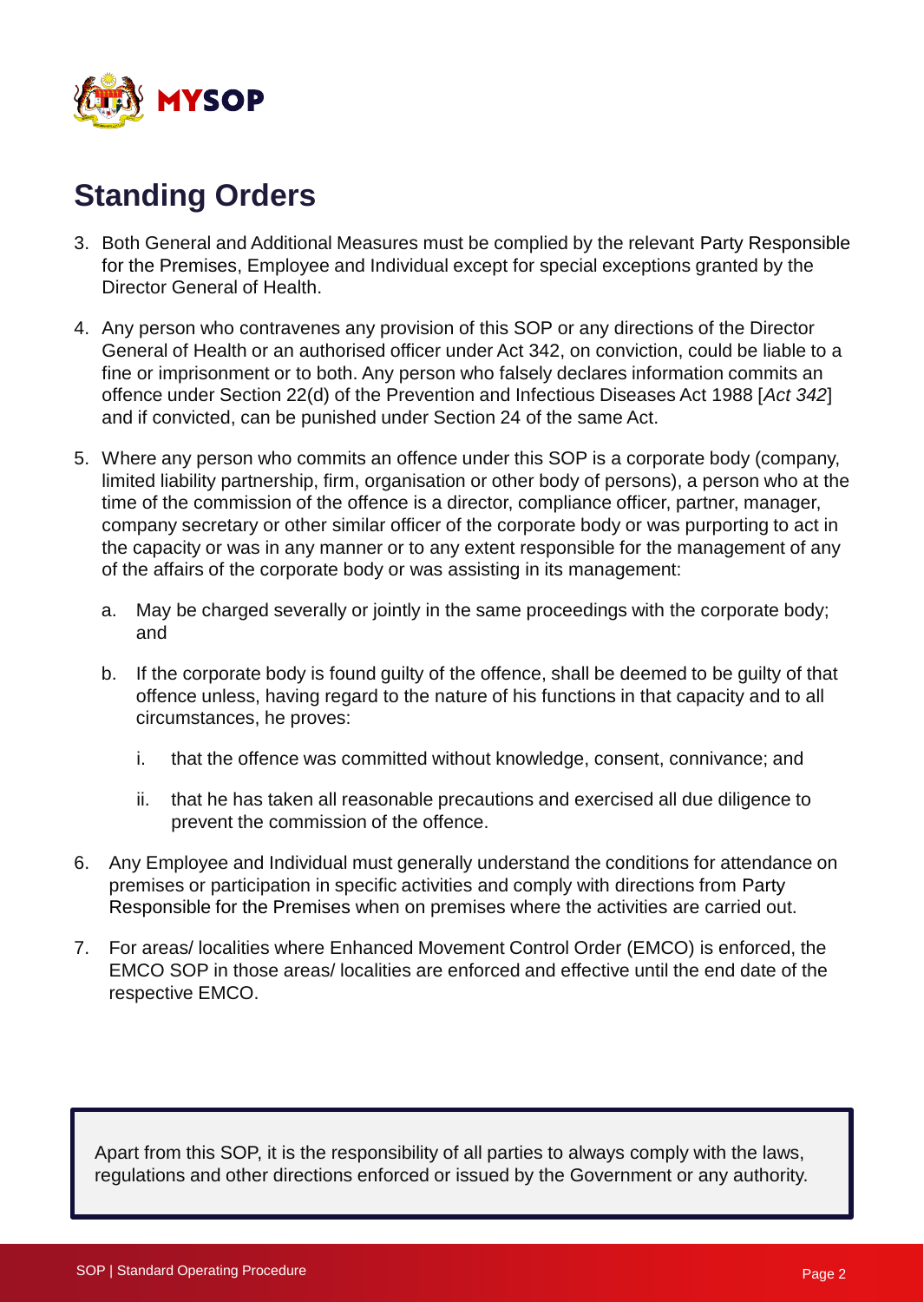

#### **Activity Categories**

Activities in the categories below are subjected to the jurisdiction of the relevant Ministries, departments and agencies at the federal and state level.

| No.            | <b>Activity Categories</b>                                 |
|----------------|------------------------------------------------------------|
| 1              | <b>Transport and Movement</b>                              |
| 2              | <b>Education and Care Facilities</b>                       |
| 3              | Retail Activities, Food and Beverage                       |
| $\overline{4}$ | <b>Indoor Work Spaces</b>                                  |
| 5              | <b>Outdoor Work Areas</b>                                  |
| 6              | Events, Gatherings, Entertainment and Tourist Attractions  |
| $\overline{7}$ | <b>Hotel and Guest Accommodations</b>                      |
| 8              | Religious Activities, Weddings and Funerals                |
| 9              | Sports, Recreational and Leisure Activities and Facilities |

All sectors and activities are allowed to operate except for prohibited items announced as 'Negative List' by the Government from time to time.

#### **No. Items that are Prohibited**

1 Activities in Nightclubs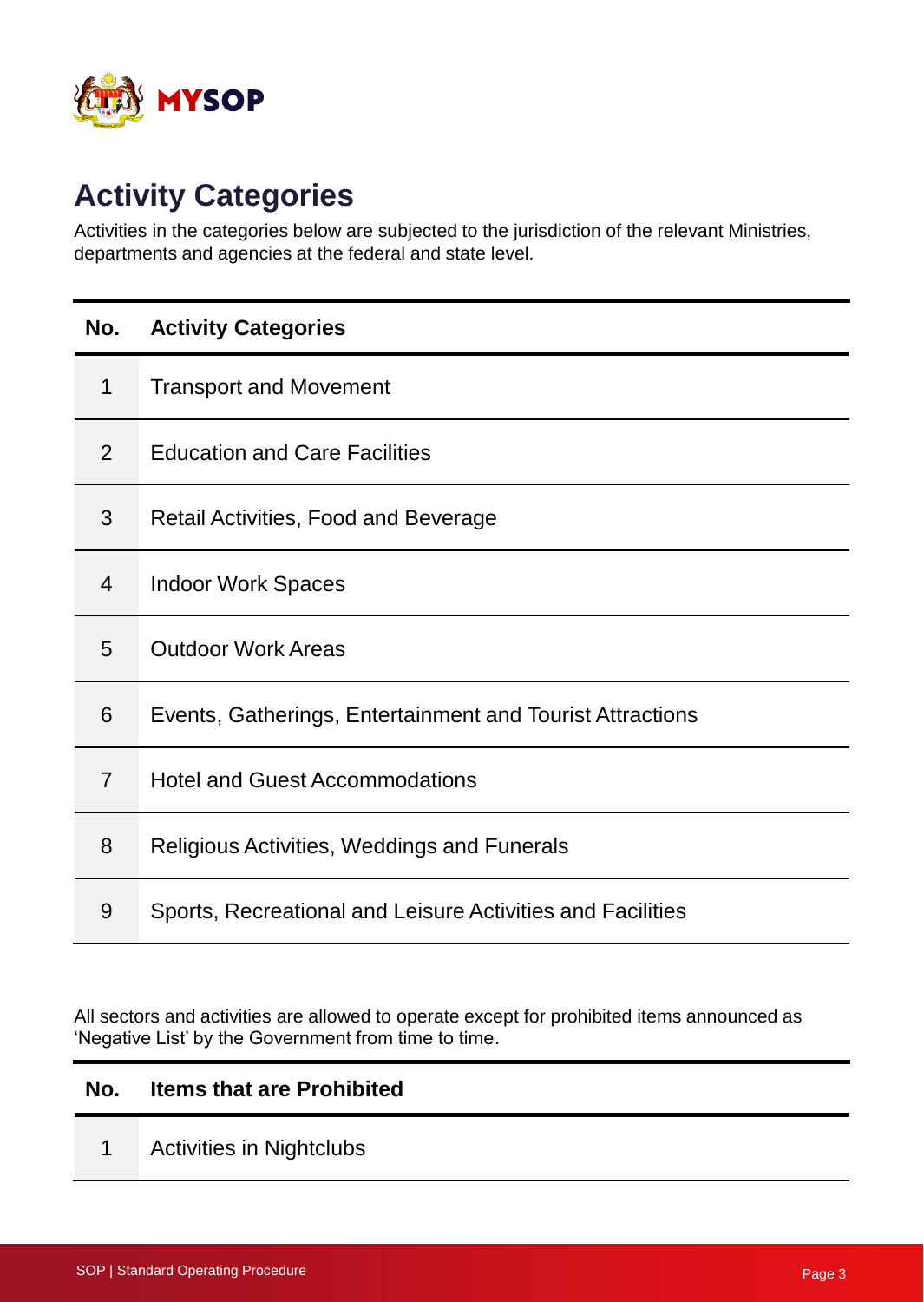

# **GENERAL REQUIREMENTS**

|                  |                                     | Page no.       |
|------------------|-------------------------------------|----------------|
| $\mathbf{1}$ .   | <b>Operating Hours</b>              | 5              |
| $\overline{2}$ . | <b>Entry Check and Registration</b> | 5              |
| 3.               | <b>Face Mask</b>                    | 6              |
| 4.               | <b>Physical Distancing</b>          | $\overline{7}$ |
| 5.               | <b>Ventilation</b>                  |                |
|                  | 6. Hand Hygiene                     |                |
| $\overline{7}$ . | <b>Premises Cleanliness</b>         | 8              |
| 8.               | <b>COVID-19 Screening Test</b>      | 8              |
| 9.               | <b>Case Management</b>              | 8              |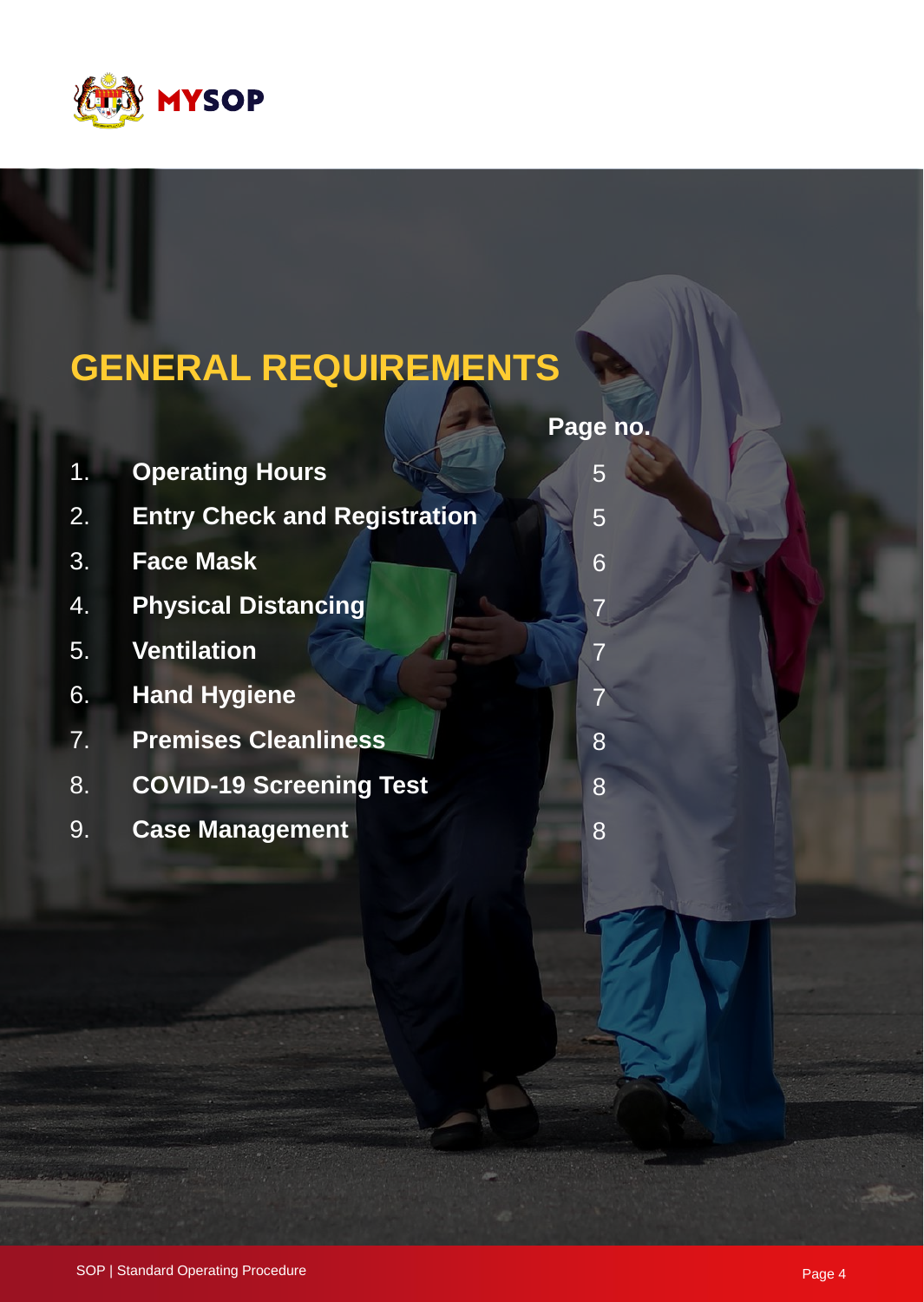

| <b>Requirements</b>                                             | <b>Enforced conditions</b>                                                                                                                                                                                                                                                                                                                                                                                                                                                                                                                                                                                                                                                                                                                                                                                                                                                                                                                                                                                                                                                                                                |  |  |  |  |
|-----------------------------------------------------------------|---------------------------------------------------------------------------------------------------------------------------------------------------------------------------------------------------------------------------------------------------------------------------------------------------------------------------------------------------------------------------------------------------------------------------------------------------------------------------------------------------------------------------------------------------------------------------------------------------------------------------------------------------------------------------------------------------------------------------------------------------------------------------------------------------------------------------------------------------------------------------------------------------------------------------------------------------------------------------------------------------------------------------------------------------------------------------------------------------------------------------|--|--|--|--|
| 1.<br><b>Operating</b><br><b>Hours</b>                          | A) Party Responsible for the Premises:<br>Operate according to the license or permit by the Local Authority (PBT).                                                                                                                                                                                                                                                                                                                                                                                                                                                                                                                                                                                                                                                                                                                                                                                                                                                                                                                                                                                                        |  |  |  |  |
| 2.<br><b>Entry Check</b><br>and<br>Registration <sup>1,2-</sup> | A) Party Responsible for the Premises:<br>i. Provide MySejahtera QR code for entry registration:<br>a. Ensure Employee and Individual use the MySejahtera mobile phone<br>application to scan the QR when entering premises or participating in<br>activities on premises; and<br>b. Ensure only Employee and Individual with 'Low Risk' status on MySejahtera<br>are allowed to enter the premises or carry out their activities.<br><b>B) Employee and C) Individual:</b><br>i. Scan MySejahtera QR code when entering the premises or participating in<br>activities.<br>Note: <sup>1</sup> Entry check and registration is exempted for the areas that<br>fulfil the following three (3) criteria: outdoor areas, areas without crowds and<br>mass gatherings (e.g., recreational areas).<br><sup>2</sup> Party Responsible for the Premises must provide MySejahtera QR Code at<br>the main entrance of premises such as shopping malls, wholesale markets,<br>night markets/bazaar and other similar locations. Stores, stalls and kiosks<br>that are located inside premises such as shopping malls, supermarkets, |  |  |  |  |
|                                                                 | wholesale markets, night markets/bazaar or other similar locations do not<br>need to provide MySejahtera QR code.                                                                                                                                                                                                                                                                                                                                                                                                                                                                                                                                                                                                                                                                                                                                                                                                                                                                                                                                                                                                         |  |  |  |  |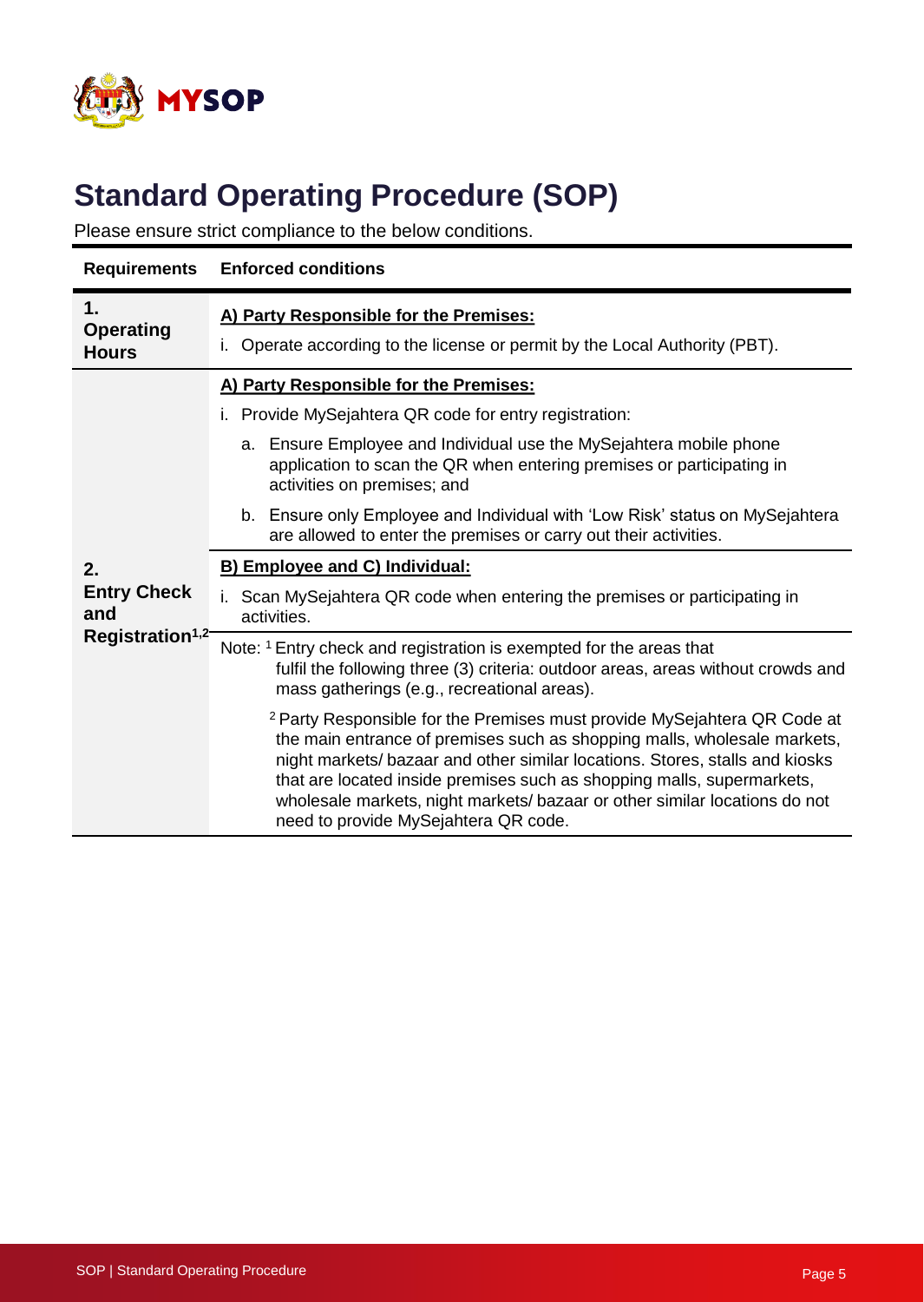

| <b>Requirements</b>    | <b>Enforced conditions</b>                                                                                                                                   |  |  |  |  |  |
|------------------------|--------------------------------------------------------------------------------------------------------------------------------------------------------------|--|--|--|--|--|
|                        | A) Party Responsible for the Premises:                                                                                                                       |  |  |  |  |  |
|                        | i. Ensure Employee and Individual wear face mask at all times while on premises<br>or when participating in activities.                                      |  |  |  |  |  |
|                        | <b>B) Employee and C) Individual:</b>                                                                                                                        |  |  |  |  |  |
|                        | i. Wear a face mask at all times when in the company of others.                                                                                              |  |  |  |  |  |
|                        | Note: <sup>1</sup> Exceptions to wearing face mask are only allowed in the following situations:                                                             |  |  |  |  |  |
|                        | Occupants in own residences, hotel rooms, rooms in accommodation, in public<br>places and facilities that do not involve interaction with other individuals; |  |  |  |  |  |
| 3.                     | Individual work spaces;                                                                                                                                      |  |  |  |  |  |
| Face Mask <sup>1</sup> | Sports, recreational and leisure activities;                                                                                                                 |  |  |  |  |  |
|                        | Private vehicles excluding e-hailing;                                                                                                                        |  |  |  |  |  |
|                        | While eating and drinking;                                                                                                                                   |  |  |  |  |  |
|                        | Performances (singing, dancing, acting, public speech);                                                                                                      |  |  |  |  |  |
|                        | Children aged five (5) years and below;                                                                                                                      |  |  |  |  |  |
|                        | Individual with special needs (People with specific disabilities such as<br>individuals with Cerebral Palsy or Autism); or                                   |  |  |  |  |  |
|                        | Individual with breathing difficulties (a certified medical report from a registered<br>medical practitioner is required).                                   |  |  |  |  |  |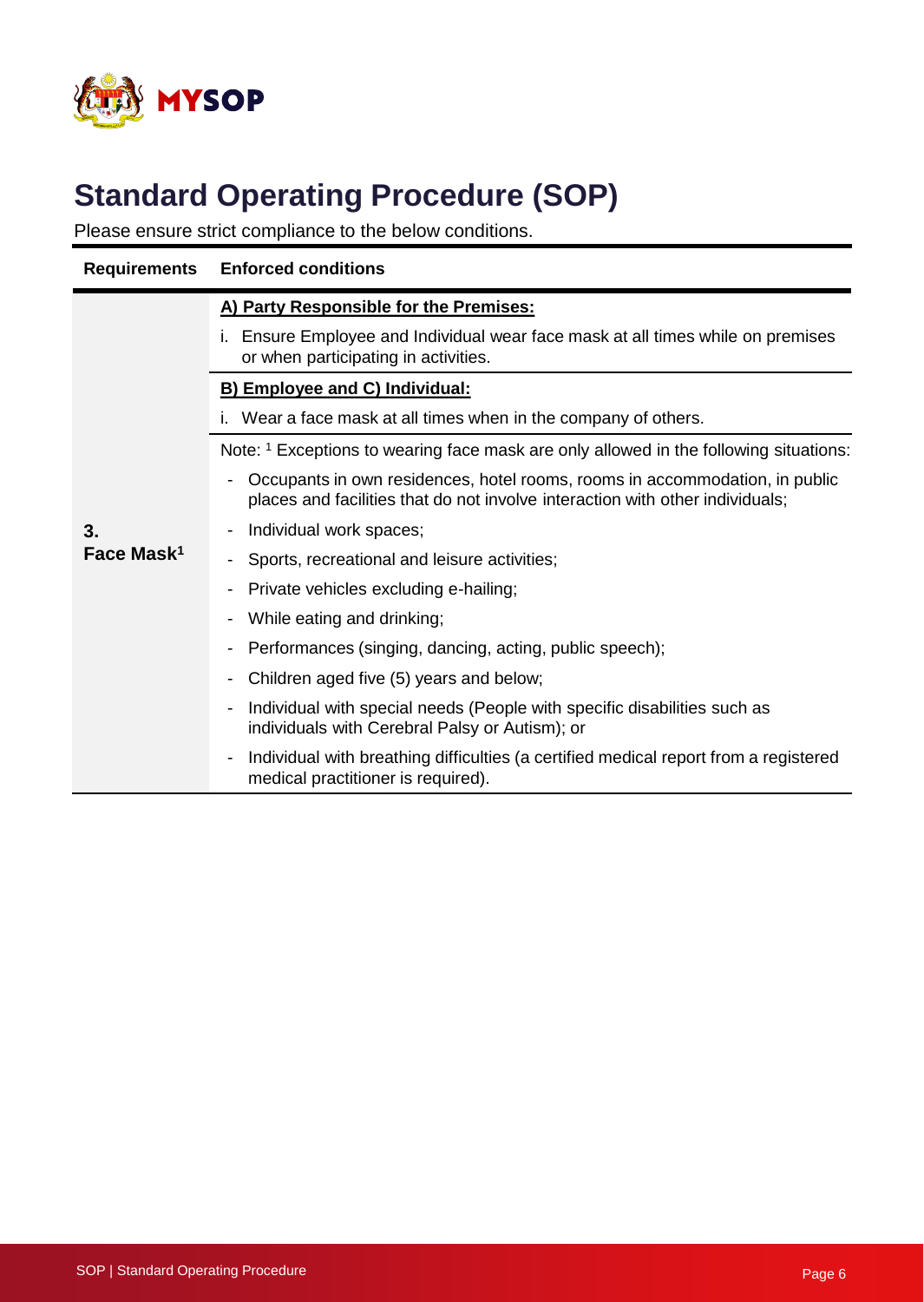

| <b>Requirements</b>                        | <b>Enforced conditions</b>                                                                                                                                                                                                                                                                                                              |  |  |  |  |
|--------------------------------------------|-----------------------------------------------------------------------------------------------------------------------------------------------------------------------------------------------------------------------------------------------------------------------------------------------------------------------------------------|--|--|--|--|
|                                            | A) Party Responsible for the Premises:                                                                                                                                                                                                                                                                                                  |  |  |  |  |
|                                            | Monitor and ensure Employee and Individual always maintain physical distancing of<br>i.<br>at least 1 metre from others where possible, while on premises or when participating<br>in activities;                                                                                                                                       |  |  |  |  |
|                                            | <b>B) Employee and C) Individual:</b>                                                                                                                                                                                                                                                                                                   |  |  |  |  |
|                                            | Maintain physical distancing of at least 1 metre from others where possible.                                                                                                                                                                                                                                                            |  |  |  |  |
|                                            | Note: <sup>1</sup> Exceptions to physical distancing are allowed for contact sports and<br>recreational activities.                                                                                                                                                                                                                     |  |  |  |  |
| 4.                                         | <sup>2</sup> Exceptions to physical distancing are allowed for the following, while<br>wearing a face mask:                                                                                                                                                                                                                             |  |  |  |  |
| <b>Physical</b><br>Distancing <sup>1</sup> | Individual movement, freight transport and public transport for any types of<br>vehicles; and                                                                                                                                                                                                                                           |  |  |  |  |
|                                            | Congregational prayers in mosques or surau and other places of<br>worship $3,4$ .                                                                                                                                                                                                                                                       |  |  |  |  |
|                                            | <sup>3</sup> Physical distancing and the wearing of face masks before and after<br>congregational prayers as well as while carrying out other activities in<br>mosques or suraus are still maintained. Exception to physical distancing<br>during congregational prayers is subject to the State Islamic Religious<br>Department.       |  |  |  |  |
|                                            | <sup>4</sup> Physical distancing and the wearing of face masks for other activities in<br>other houses of worship are still maintained. Exception to physical<br>distancing during prayers is subject to the Ministry of National Unity or Unit<br>for Other Religions (UNIFOR).                                                        |  |  |  |  |
|                                            | A) Party Responsible for the Premises:                                                                                                                                                                                                                                                                                                  |  |  |  |  |
| 5.<br><b>Ventilation</b>                   | i. Ensure good ventilation and ventilation systems on premises especially in indoor<br>spaces based on the Guidance Note On Ventilation And Indoor Air Quality,<br>Department of Occupational Safety and Health (DOSH) <sup>1</sup> .                                                                                                   |  |  |  |  |
|                                            | Note: <sup>1</sup> Please refer to Guidance Note on Ventilation And Indoor Air Quality DOSH<br>at https://www.dosh.gov.my/index.php/guidance-note-on-indoor-air-quality-<br>iaq-during-covid-19-pandemic/3938-guidance-note-on-ventilation-and-<br>indoor-air-quality-iaq-for-non-residential-setting-during-covid-19-<br>pandemic/file |  |  |  |  |
|                                            | A) Party Responsible for the Premises:                                                                                                                                                                                                                                                                                                  |  |  |  |  |
| 6.<br><b>Hand Hygiene</b>                  | Provide facilities to wash hands with soap and water or hand sanitiser at<br>ı.<br>appropriate and strategic places.                                                                                                                                                                                                                    |  |  |  |  |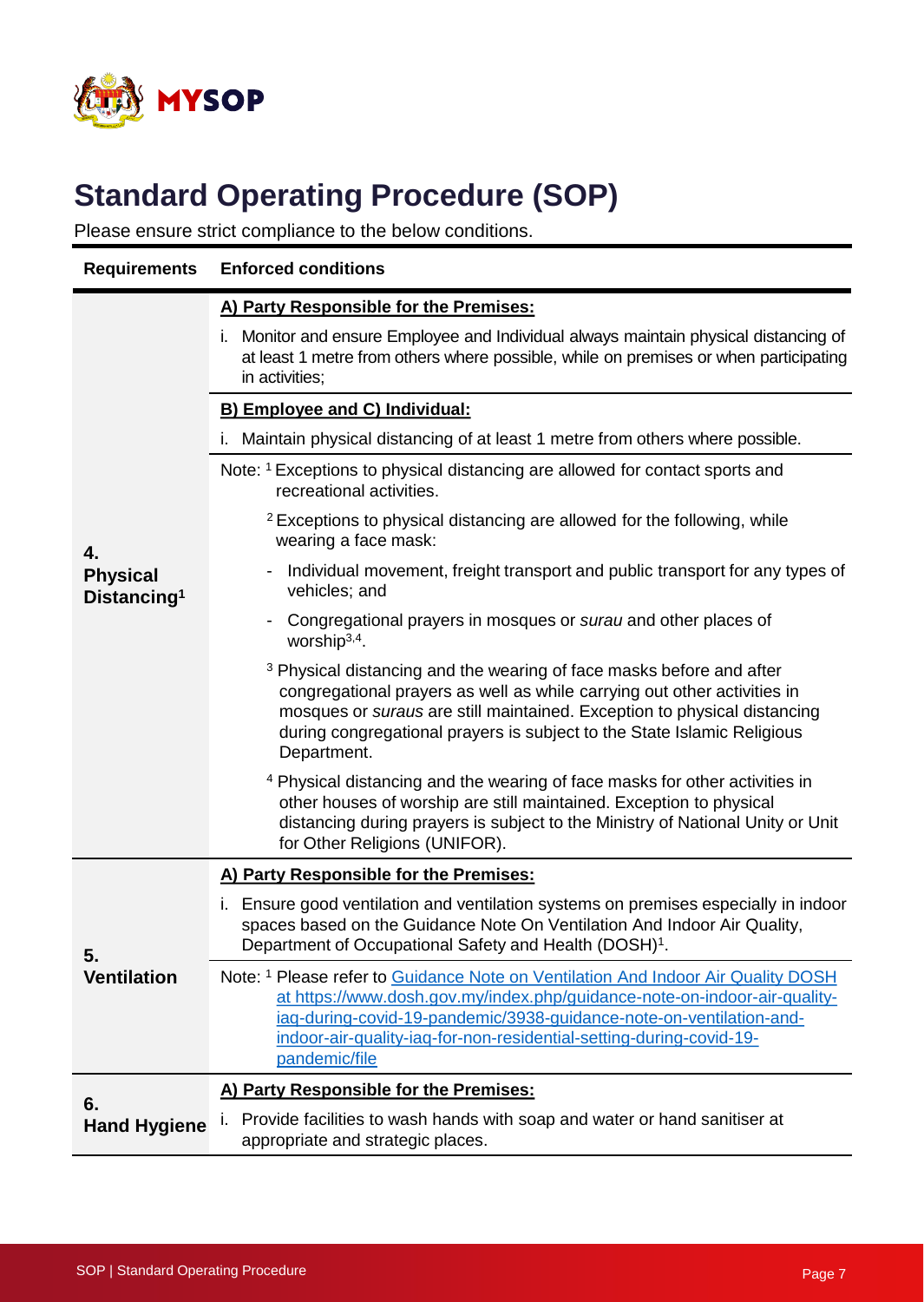

| <b>Requirements</b>                                          | <b>Enforced conditions</b>                                                                                                                                                                                           |  |  |  |  |  |
|--------------------------------------------------------------|----------------------------------------------------------------------------------------------------------------------------------------------------------------------------------------------------------------------|--|--|--|--|--|
|                                                              | A) Party Responsible for the Premises:                                                                                                                                                                               |  |  |  |  |  |
| 7.<br><b>Premises</b><br><b>Cleanliness</b>                  | i. Perform frequent cleaning as per schedule (at least once a day) especially for<br>public areas or frequently touched equipment and surfaces; and                                                                  |  |  |  |  |  |
|                                                              | ii. Ensure cleaning is recorded for inspection.                                                                                                                                                                      |  |  |  |  |  |
| 8. COVID-19                                                  | A) Party Responsible for the Premises:                                                                                                                                                                               |  |  |  |  |  |
| <b>Screening</b><br><b>Test</b>                              | i. Adhere to COVID-19 testing requirements as per the NTS <sup>1</sup> for Employee and<br>Individual.                                                                                                               |  |  |  |  |  |
| (Based on and                                                | <b>B) Employee and C) Individual:</b>                                                                                                                                                                                |  |  |  |  |  |
| subject to the<br>National COVID-                            | i. Adhere to COVID-19 testing requirements as per the NTS $1$ ; and                                                                                                                                                  |  |  |  |  |  |
| 19 Testing                                                   | ii. Report test result on MySejahtera application.                                                                                                                                                                   |  |  |  |  |  |
| Strategy (NTS))                                              | Note: <sup>1</sup> Please refer to National COVID-19 Testing Strategy (NTS) Guidelines MOH                                                                                                                           |  |  |  |  |  |
|                                                              | A) Party Responsible for the Premises:                                                                                                                                                                               |  |  |  |  |  |
|                                                              | i. Prepare health and safety protocol and manage symptomatic individuals,<br>confirmed cases of COVID-19 and close contacts based on COVID-19<br>Management Guidelines for Workplaces, MOH (Annex 25) <sup>1</sup> ; |  |  |  |  |  |
|                                                              | ii. Carry out cleaning and disinfecting process based on Garis Panduan<br>Pembersihan Dan Disinfeksi Di Tempat Awam, MOH (Annex 36) <sup>1</sup> ; and                                                               |  |  |  |  |  |
| 9A.                                                          | iii. Cover the cost of testing if Employee are identified as symptomatic while on the<br>premises or at the locations where activities are held, the cost of cleaning and<br>disinfecting on premises;               |  |  |  |  |  |
| Case<br><b>Management</b><br><b>of</b><br><b>Symptomatic</b> | iv. Employers are required to cover the costs of isolation for confirmed cases and<br>cost of quarantine for close contacts. For civil servants, this is subject to<br>government circulars from time to time;       |  |  |  |  |  |
| Individuals,<br><b>Confirmed</b><br><b>Cases Of</b>          | v. Accept digital Home Surveillance Order (HSO) for Employee who are suspected<br>or confirmed cases of COVID-19 as proof of Employee undergoing isolation or<br>quarantine; and                                     |  |  |  |  |  |
| COVID-19 and<br><b>Close</b>                                 | vi. If a COVID-19 cluster is detected at a particular premises, report to the nearest<br>District Health Office promptly.                                                                                            |  |  |  |  |  |
| <b>Contacts</b>                                              | B) Employee and C) Individual:                                                                                                                                                                                       |  |  |  |  |  |
|                                                              | Report test result on MySejahtera application if COVID-19 positive; and<br>i.                                                                                                                                        |  |  |  |  |  |
|                                                              | COVID-19 positive cases shall undergo self-isolation based on MOH directions <sup>2</sup> .<br>н.                                                                                                                    |  |  |  |  |  |
|                                                              | iii. Close contact Employee or Individual shall undergo mandatory quarantine based<br>on MOH current policies <sup>2</sup> and undergo COVID-19 screening test if symptomatic.                                       |  |  |  |  |  |
|                                                              | Note: <sup>1</sup> Please refer to <b>MOH</b> guidelines (Annex 25 and Annex 36)                                                                                                                                     |  |  |  |  |  |
|                                                              | <sup>2</sup> Please refer to <b>MOH COVID-19 Health Protocol</b>                                                                                                                                                     |  |  |  |  |  |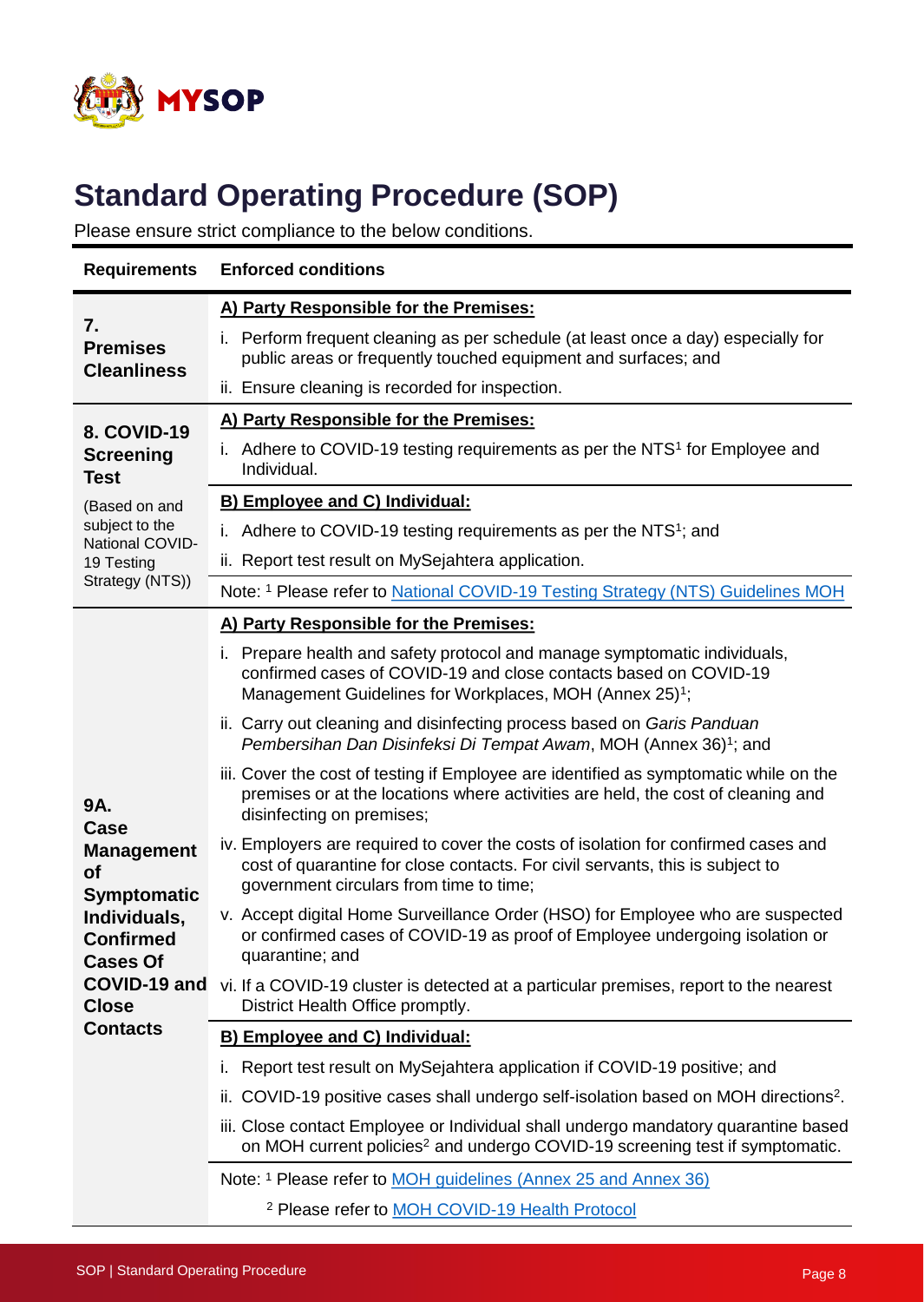

| <b>Requirements</b>       | <b>Enforced conditions</b>                                                                                                                                                                                                                                                                                                                                                |  |  |  |  |  |
|---------------------------|---------------------------------------------------------------------------------------------------------------------------------------------------------------------------------------------------------------------------------------------------------------------------------------------------------------------------------------------------------------------------|--|--|--|--|--|
|                           | A) Party Responsible for the Premises:                                                                                                                                                                                                                                                                                                                                    |  |  |  |  |  |
|                           | Inform requirements for travellers through appropriate communication channels.                                                                                                                                                                                                                                                                                            |  |  |  |  |  |
|                           | <b>B)</b> Employee:                                                                                                                                                                                                                                                                                                                                                       |  |  |  |  |  |
|                           | i. Ensure all travellers who are travelling to Malaysia by air, land and sea<br>transportation, display their Travellers Card in the MySejahtera application which<br>shows the traveller has:                                                                                                                                                                            |  |  |  |  |  |
|                           | a. Completed the pre-departure form; and                                                                                                                                                                                                                                                                                                                                  |  |  |  |  |  |
|                           | Uploaded relevant documents (vaccination certificate (if applicable) and<br>b.<br>Polymerase Chain Reaction Test (RT-PCR) result) <sup>2,3</sup> .                                                                                                                                                                                                                        |  |  |  |  |  |
|                           | ii. Ensure only travellers with negative results of the RT-PCR test performed within<br>two (2) days before departure are allowed to travel to Malaysia by air, sea and<br>land transport <sup>2,3</sup> .                                                                                                                                                                |  |  |  |  |  |
|                           | C) Individual:                                                                                                                                                                                                                                                                                                                                                            |  |  |  |  |  |
| 9B.                       | Travellers are required to complete the following items before departing to<br>i.<br>Malaysia (example: before boarding the plane/ while overseas):                                                                                                                                                                                                                       |  |  |  |  |  |
| Case<br><b>Management</b> | Perform RT-PCR test two (2) days before departure <sup>2,3</sup> ;<br>a.                                                                                                                                                                                                                                                                                                  |  |  |  |  |  |
| of Travellers             | Download, register and activate the MySejahtera application;<br>b.                                                                                                                                                                                                                                                                                                        |  |  |  |  |  |
| from Abroad <sup>1</sup>  | Complete the pre-departure form accessible via 'Traveller' icon in the<br>C.<br>MySejahtera application including the vaccination information and upload<br>the vaccination certificate (if applicable) and RT-PCR test results <sup>2,3</sup> ; and                                                                                                                      |  |  |  |  |  |
|                           | Non-Malaysian citizens travellers <sup>4</sup> must be protected by COVID-19<br>d.<br>insurance with a minimum insurance coverage of US\$20,000.                                                                                                                                                                                                                          |  |  |  |  |  |
|                           | Note: 1 Special requirements for travellers (requirements other than protocols listed<br>above) between Malaysia and other countries is subject to agreement<br>between both countries, refer to the Transport and Movement Guidelines.                                                                                                                                   |  |  |  |  |  |
|                           | <sup>2</sup> Children aged six (6) years and below are exempted from pre-departure and<br>on-arrival testing.                                                                                                                                                                                                                                                             |  |  |  |  |  |
|                           | <sup>3</sup> For travellers within six (6) to 60 days after being infected with COVID-19,<br>perform professional RTK Antigen (RTK-Ag) two (2) days before departure.                                                                                                                                                                                                     |  |  |  |  |  |
|                           | <sup>4</sup> Exemptions are given to Long-term (Social) Pass/ Expatriates Pass/ Student<br>Pass/ Study Pass/ Resident Pass/ Permanent Resident Pass holders, non-<br>citizen spouses of Malaysian citizens and their children, foreign workers<br>including foreign helpers, Malaysia My Second Home (MM2H) with a stay<br>period exceeding three (3) months in Malaysia. |  |  |  |  |  |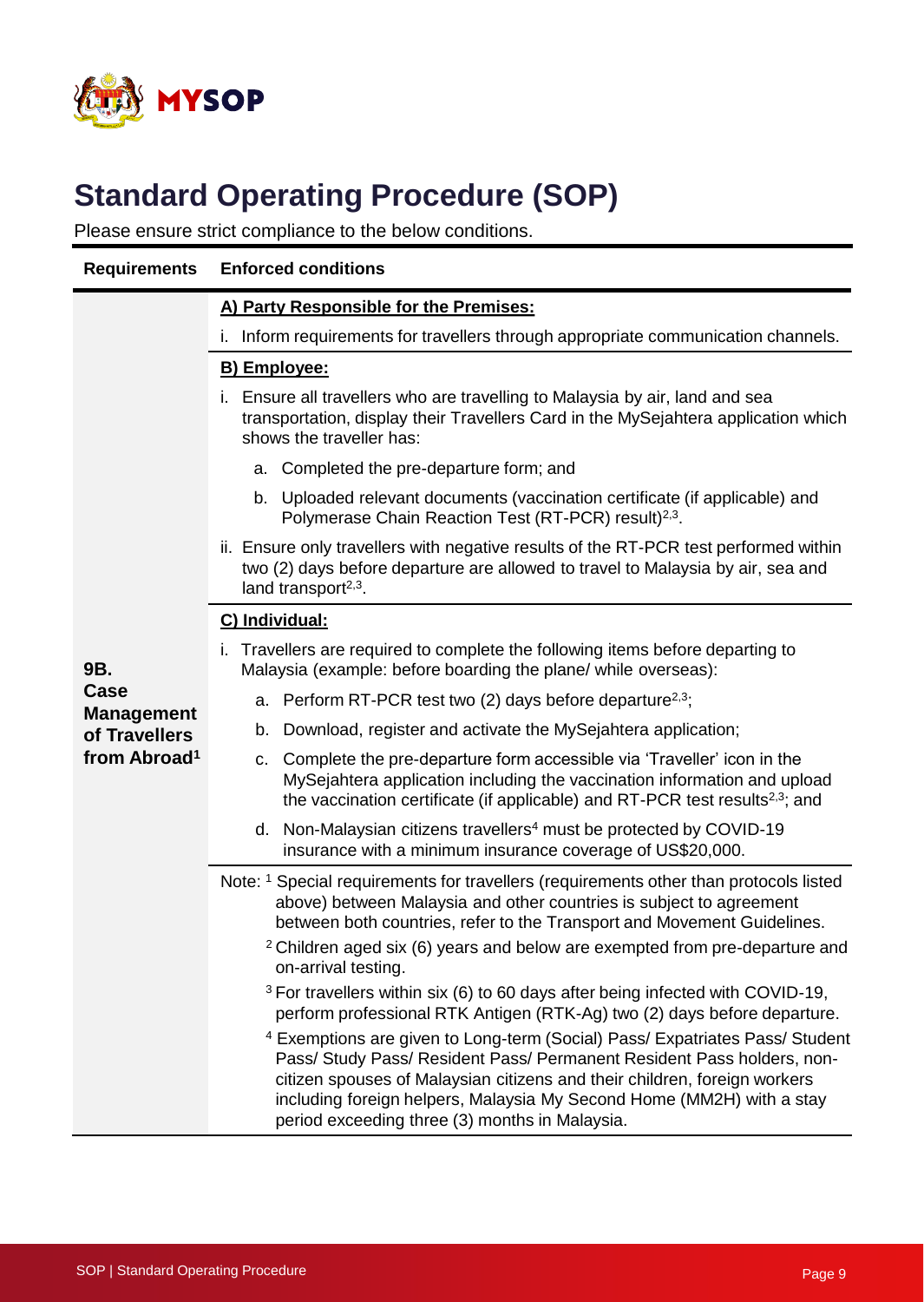

| <b>Requirements</b>                                            | <b>Enforced conditions</b>                                                                                                                                                                                                                              |  |  |  |  |  |  |
|----------------------------------------------------------------|---------------------------------------------------------------------------------------------------------------------------------------------------------------------------------------------------------------------------------------------------------|--|--|--|--|--|--|
|                                                                | C) Individual:                                                                                                                                                                                                                                          |  |  |  |  |  |  |
|                                                                | Required to do the following upon arrival in Malaysia:<br>ii.                                                                                                                                                                                           |  |  |  |  |  |  |
|                                                                | Bring along required documents as evidences or upload to MySejahtera for<br>a.<br>review; and                                                                                                                                                           |  |  |  |  |  |  |
|                                                                | b. Undergo fever screening through thermal scanner or self-referral to a<br>healthcare worker for further examination at health assessment counter<br>located at the International Entry Point (PMA) if symptomatic.                                    |  |  |  |  |  |  |
|                                                                | iii. Required to do the following during/ after arrival in Malaysia:                                                                                                                                                                                    |  |  |  |  |  |  |
|                                                                | a. Undergo professional RTK-Ag test at private facility within 24 hours from<br>the time of arrival <sup>2</sup> .                                                                                                                                      |  |  |  |  |  |  |
| 9B.<br>Case                                                    | iv. For travellers who are not fully vaccinated/ unvaccinated, ensure the following<br>items are fulfilled in compliance with relevant procedures:                                                                                                      |  |  |  |  |  |  |
| <b>Management</b><br>of Travellers<br>from Abroad <sup>1</sup> | Conduct mandatory quarantine (Observation or Surveillance of Contact<br>a.<br>under Act 342) at home/ hotel/ accommodation for five (5) days;                                                                                                           |  |  |  |  |  |  |
|                                                                | Complete Health Assessment Tool (HAT) daily through MySejahtera; and<br>b.                                                                                                                                                                              |  |  |  |  |  |  |
|                                                                | c. Perform RT-PCR test on Day 4 or RTK-Ag test on Day 5.                                                                                                                                                                                                |  |  |  |  |  |  |
|                                                                | v. For travellers who are commuting on a daily/ frequent basis through land border,<br>comply with the relevant procedures specified in the Transport and Movement<br>Guidelines.                                                                       |  |  |  |  |  |  |
|                                                                | Note: 1 Special requirements for travellers (requirements other than protocols listed<br>above) between Malaysia and other countries, it is subjected to the<br>agreement between both countries and refer to the Transport and Movement<br>Guidelines. |  |  |  |  |  |  |
|                                                                | <sup>2</sup> Children aged six (6) years and below are exempted from pre-departure and<br>on-arrival testing.                                                                                                                                           |  |  |  |  |  |  |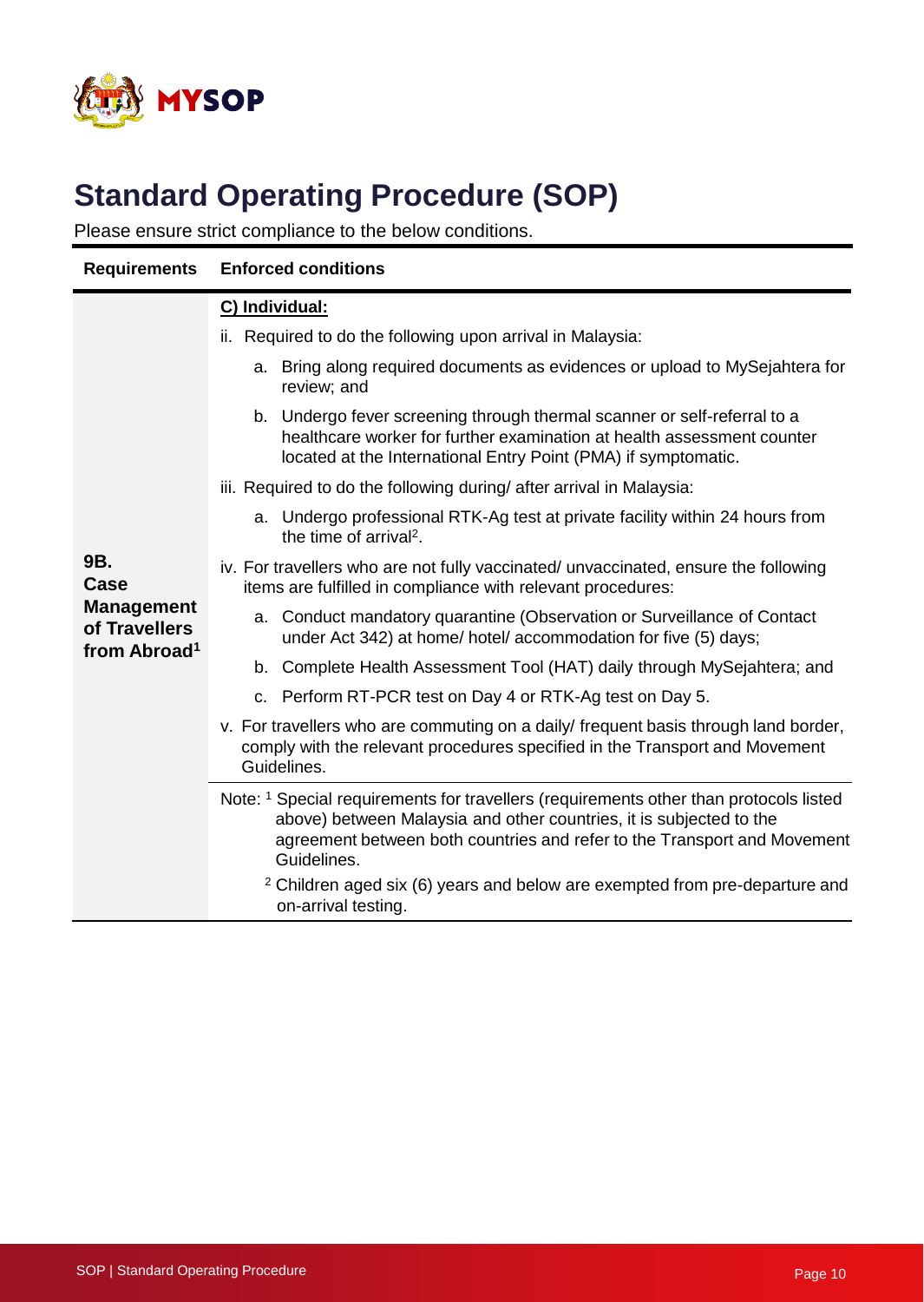

## **ADDITIONAL REQUIREMENTS**

**1. Vaccination Requirements** 12– 14

**Page no. ANTI**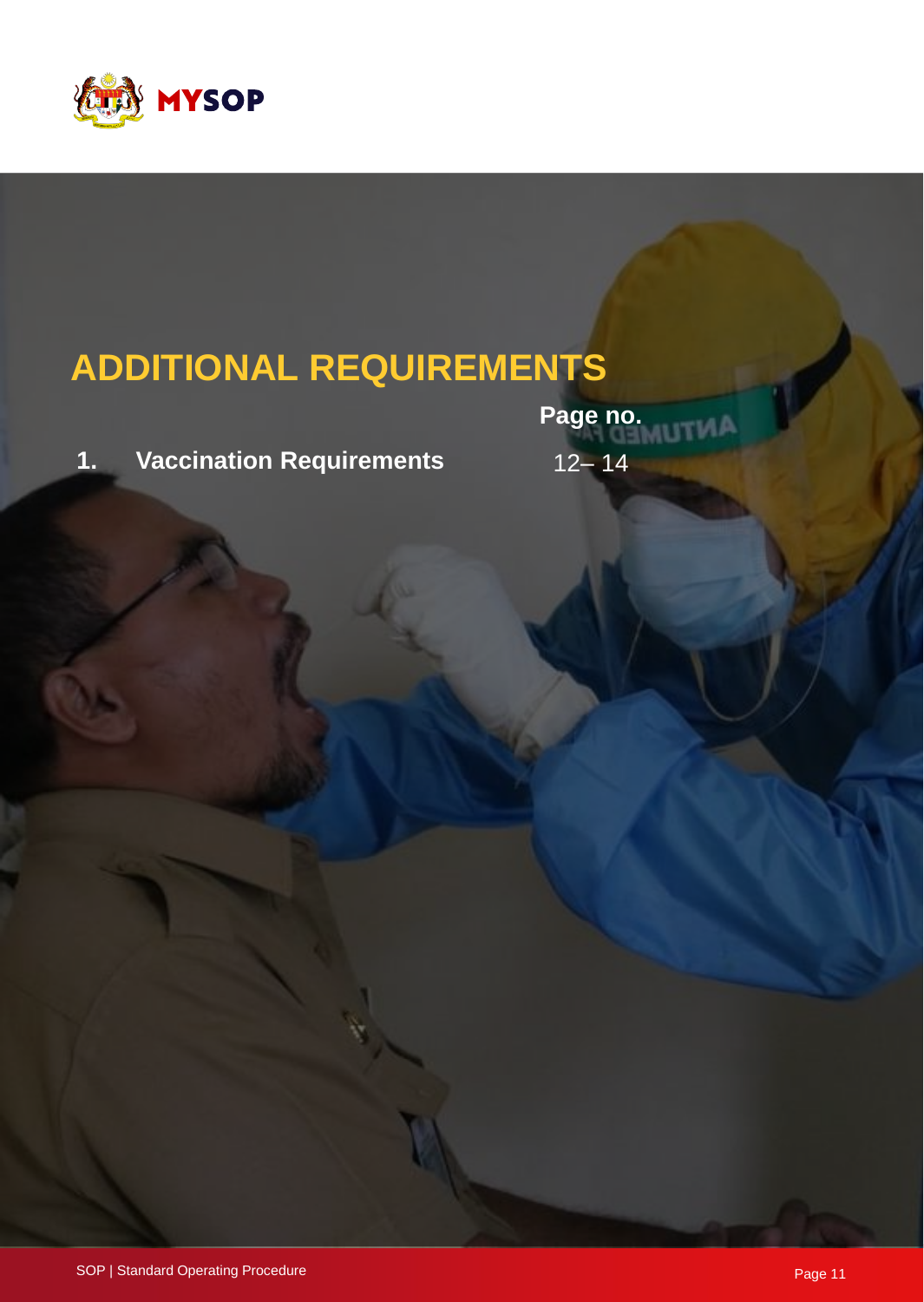

#### **1. Vaccination Requirements (1/3)**

Individual need to meet the following requirements to be considered as fully vaccinated:

| <b>Fully Vaccinated Status<sup>1,2</sup></b>                                         |                                                                           |                        |                                           |                                           |                              |                                                                     |
|--------------------------------------------------------------------------------------|---------------------------------------------------------------------------|------------------------|-------------------------------------------|-------------------------------------------|------------------------------|---------------------------------------------------------------------|
|                                                                                      | <b>Number of Doses Required</b><br><b>According to Vaccination Status</b> |                        |                                           |                                           |                              |                                                                     |
|                                                                                      |                                                                           |                        | <b>Individual</b>                         |                                           | <b>Traveller</b>             | <b>Effective Period of</b>                                          |
| <b>Vaccine Type</b>                                                                  | <b>Complete</b><br><b>Primary</b>                                         |                        | <b>Fully Vaccinated</b><br>(based on age) | <b>Fully Vaccinated</b><br>(based on age) |                              | <b>Vaccination Status</b><br><b>After Last Injection</b>            |
|                                                                                      | <b>Dose</b>                                                               | $18 - 60$<br>years old | 60 years<br>old and<br>above              | $18 - 60$<br>years old                    | 60 years<br>old and<br>above |                                                                     |
| • CoronaVac (Sinovac)<br>• Covilo (Sinopharm)                                        | 2 doses                                                                   | 3 doses                | 3 doses                                   | 3 doses                                   | 3 doses                      |                                                                     |
| • Comirnaty<br>(Pfizer-BioNTech)<br>•COVID-19<br>AstraZeneca<br>(Oxford-AstraZeneca) | 2 doses                                                                   | 2 doses                | 3 doses                                   | 2 doses                                   | 3 doses                      | Primary dose<br>injection:<br>14 days<br>Booster dose<br>injection: |
| • Spikevax (Moderna)                                                                 |                                                                           |                        |                                           |                                           |                              | Immediate after                                                     |
| • COVID-19 Janssen<br>(Johnson & Johnson)<br>• Convidecia (CanSino)                  | 1 doses                                                                   | 1 doses                | 2 doses                                   | 1 doses                                   | 2 doses                      |                                                                     |
| • Other vaccines                                                                     |                                                                           |                        |                                           |                                           |                              | According to authorities of manufacturing countries' approval       |

Nota: <sup>1</sup> The vaccines type, vaccines brand and definition of fully vaccinated above is subject to current MOH's recommendations and will be updated from time to time. For other vaccines recognized by World Health Organisation's Emergency Use Listing, definition of fully vaccinated is subject to the approval of the authorities of the producing country (lists of types and brands of vaccines will be updated from time to time).

- <sup>2</sup> All recipients of Sinovac and Sinopharm vaccines aged 18 years and above as well as recipients of all primary dose vaccine types aged 60 years and above will lose their Fully Vaccinated Status in their MySejahtera application if they have not received their booster dose starting 1 April 2022. However, primary dose vaccine history will remain available in the MySejahtera application<sup>3</sup>.
- $3$  For the group of Individual described above  $(2)$ , they are still allowed to perform activities that are permitted for Individual who have received complete primary dose vaccination.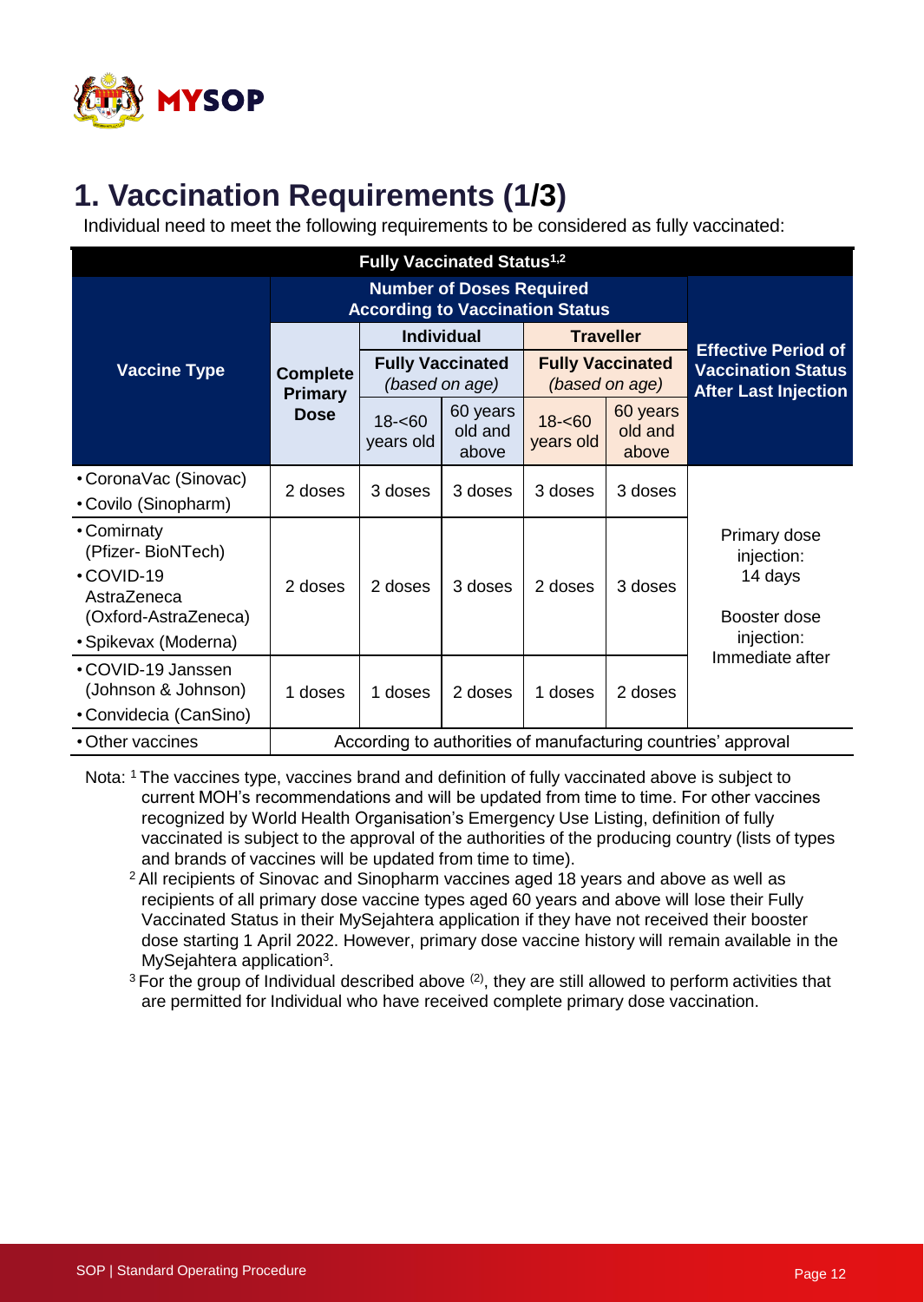

## **1. Vaccination Requirements (2/3)**

| <b>Requirements</b>      | <b>Enforced conditions</b>                                                                                                                                                                                                                                                |  |  |  |  |  |
|--------------------------|---------------------------------------------------------------------------------------------------------------------------------------------------------------------------------------------------------------------------------------------------------------------------|--|--|--|--|--|
|                          | A) Party Responsible for the Premises <sup>1</sup> :                                                                                                                                                                                                                      |  |  |  |  |  |
|                          | i. Inform fully vaccinated status requirement for Individual including travellers<br>through proper communication channels;                                                                                                                                               |  |  |  |  |  |
|                          | ii. Check vaccination card/ digital certificate on MySejahtera application of every<br>Employee/ Individual for activities that require Fully Vaccinated Status;                                                                                                          |  |  |  |  |  |
|                          | iii. Ensure Individual including travellers that are ineligible to be vaccinated due to<br>medical reasons are required to present a certified medical report by a registered<br>medical practitioner; and                                                                |  |  |  |  |  |
|                          | iv. Allow Individual including travellers with fully vaccinated status to bring children<br>12 years old and below with adherence to public health protocols.                                                                                                             |  |  |  |  |  |
|                          | <b>B)</b> Individual:                                                                                                                                                                                                                                                     |  |  |  |  |  |
|                          | i. Complete Primary Dose Vaccination Status is prescribed as a pre-requisite for<br>Individual attending or participating in activities including those involving mass<br>gatherings and physical distancing of at least one (1) metre where possible is not<br>feasible; |  |  |  |  |  |
| 1.<br><b>Vaccination</b> | ii. However, Individual who have not completed their primary dose or unvaccinated<br>are only allowed to attend or perform essential activities, as listed below:                                                                                                         |  |  |  |  |  |
| <b>Requirement</b>       | a. Buying food, drinks and basic necessities;                                                                                                                                                                                                                             |  |  |  |  |  |
|                          | b. Staying in hotels, guest accommodations and homestays;                                                                                                                                                                                                                 |  |  |  |  |  |
|                          | c. Obtaining medical and health services including laboratories and<br>pharmacies;                                                                                                                                                                                        |  |  |  |  |  |
|                          | d. Attending activities related to career or continuity of livelihood such as<br>school, examination, seminars, work and interviews;                                                                                                                                      |  |  |  |  |  |
|                          | e. Banking including pawn shops;                                                                                                                                                                                                                                          |  |  |  |  |  |
|                          | f.<br>Wedding, marriage registrations and divorce proceedings;                                                                                                                                                                                                            |  |  |  |  |  |
|                          | Non-contact sports and recreational activities in outdoor areas;<br>g.                                                                                                                                                                                                    |  |  |  |  |  |
|                          | h. Travelling using air, land and sea transports including interstate travel; and                                                                                                                                                                                         |  |  |  |  |  |
|                          | i.<br>Other activities that involves emergency situations such moving to<br>Temporary Evacuation Centre.                                                                                                                                                                  |  |  |  |  |  |
|                          | Note: <sup>1</sup> Party Responsible for the Premises can put in place additional requirements<br>to protect Employee and Individual including customers and visitors in their<br>premises.                                                                               |  |  |  |  |  |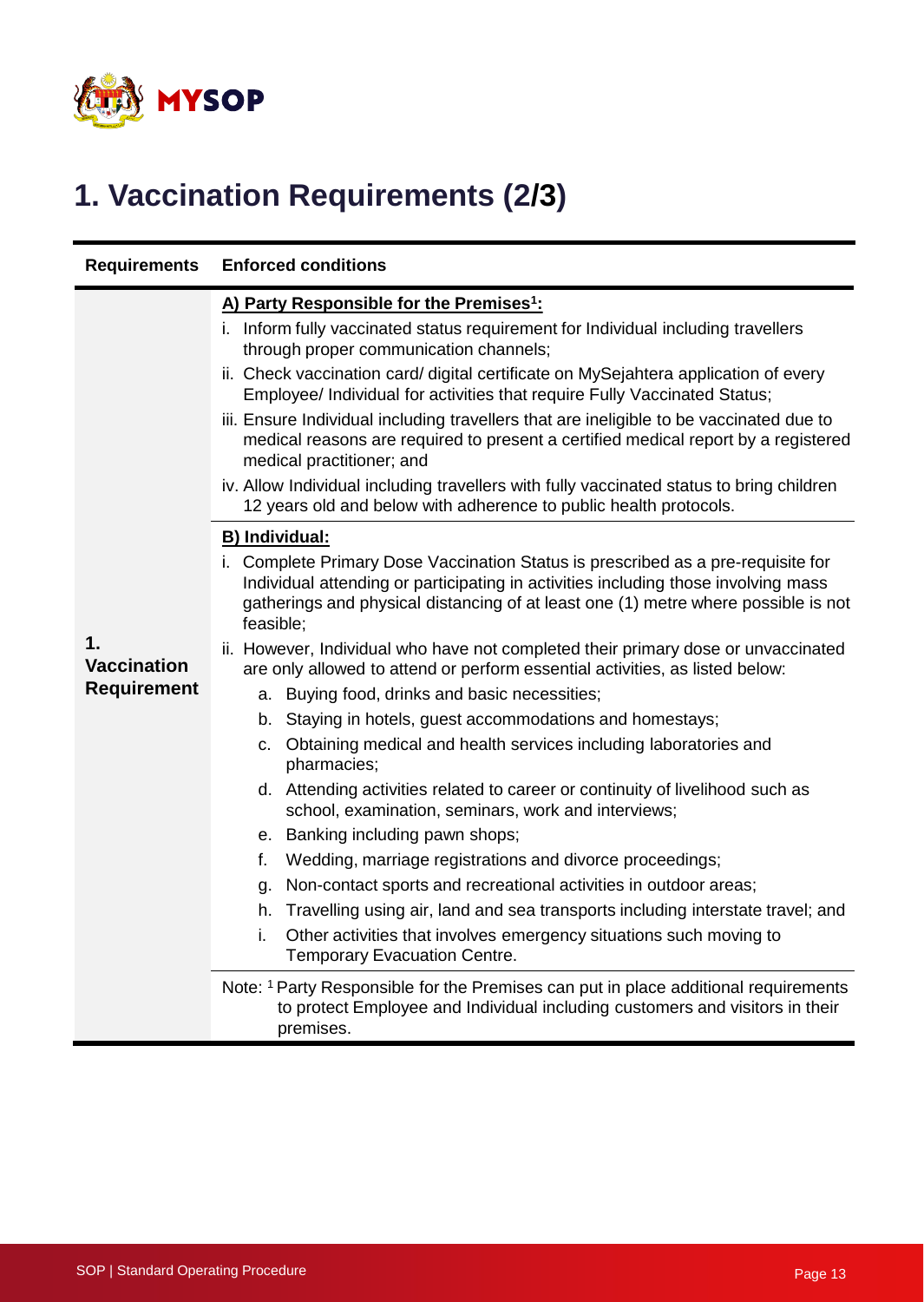

## **1. Vaccination Requirements (3/3)**

| <b>Requirements</b>                            | <b>Enforced conditions</b>                                                                                                                                                                                                                                                                                                                                                                                                                                                                                       |  |  |  |  |  |
|------------------------------------------------|------------------------------------------------------------------------------------------------------------------------------------------------------------------------------------------------------------------------------------------------------------------------------------------------------------------------------------------------------------------------------------------------------------------------------------------------------------------------------------------------------------------|--|--|--|--|--|
|                                                | <b>B)</b> Individual:                                                                                                                                                                                                                                                                                                                                                                                                                                                                                            |  |  |  |  |  |
|                                                | iii. Fully Vaccinated Status for travellers is prescribed as a pre-requisite for:                                                                                                                                                                                                                                                                                                                                                                                                                                |  |  |  |  |  |
|                                                | a. Travelers entering Malaysia from abroad <sup>1,2</sup> ;                                                                                                                                                                                                                                                                                                                                                                                                                                                      |  |  |  |  |  |
|                                                | International students studying at educational institutions in Malaysia;<br>b.                                                                                                                                                                                                                                                                                                                                                                                                                                   |  |  |  |  |  |
| 1.<br><b>Vaccination</b><br><b>Requirement</b> | c. Foreign workers brought into Malaysia using Visitor's Pass (Temporary<br>Employment) and Foreign Domestic Helper;                                                                                                                                                                                                                                                                                                                                                                                             |  |  |  |  |  |
|                                                | d. Pilgrims performing Umrah and Haji activities and booster dose is required<br>for Individual aged 18 years and above <sup>3</sup> ; and                                                                                                                                                                                                                                                                                                                                                                       |  |  |  |  |  |
|                                                | e. Locals, permanent residents, expatriates, Malaysians working or studying<br>abroad and others, who travelled abroad and returning to Malaysia.                                                                                                                                                                                                                                                                                                                                                                |  |  |  |  |  |
|                                                | Note: <sup>1</sup> Travellers who are not fully vaccinated/ unvaccinated must undergo<br>mandatory quarantine.                                                                                                                                                                                                                                                                                                                                                                                                   |  |  |  |  |  |
|                                                | <sup>2</sup> Travellers who wish to enter premises that have fully vaccinated status<br>requirements must receive the vaccine according to the set schedule.                                                                                                                                                                                                                                                                                                                                                     |  |  |  |  |  |
|                                                | <sup>3</sup> Although the Government of Saudi Arabia does not mandate a booster dose<br>requirement for umrah and hajj pilgrims but the Malaysian Government has<br>set this requirement to protect pilgrims from getting severe COVID-19<br>infection symptoms due to the high risk of infection at public gatherings in<br>the Holy Land. Pilgrims under the age of 18 are not subjected to this<br>requirement if performing umrah with family members who are fully<br>vaccinated and received booster dose. |  |  |  |  |  |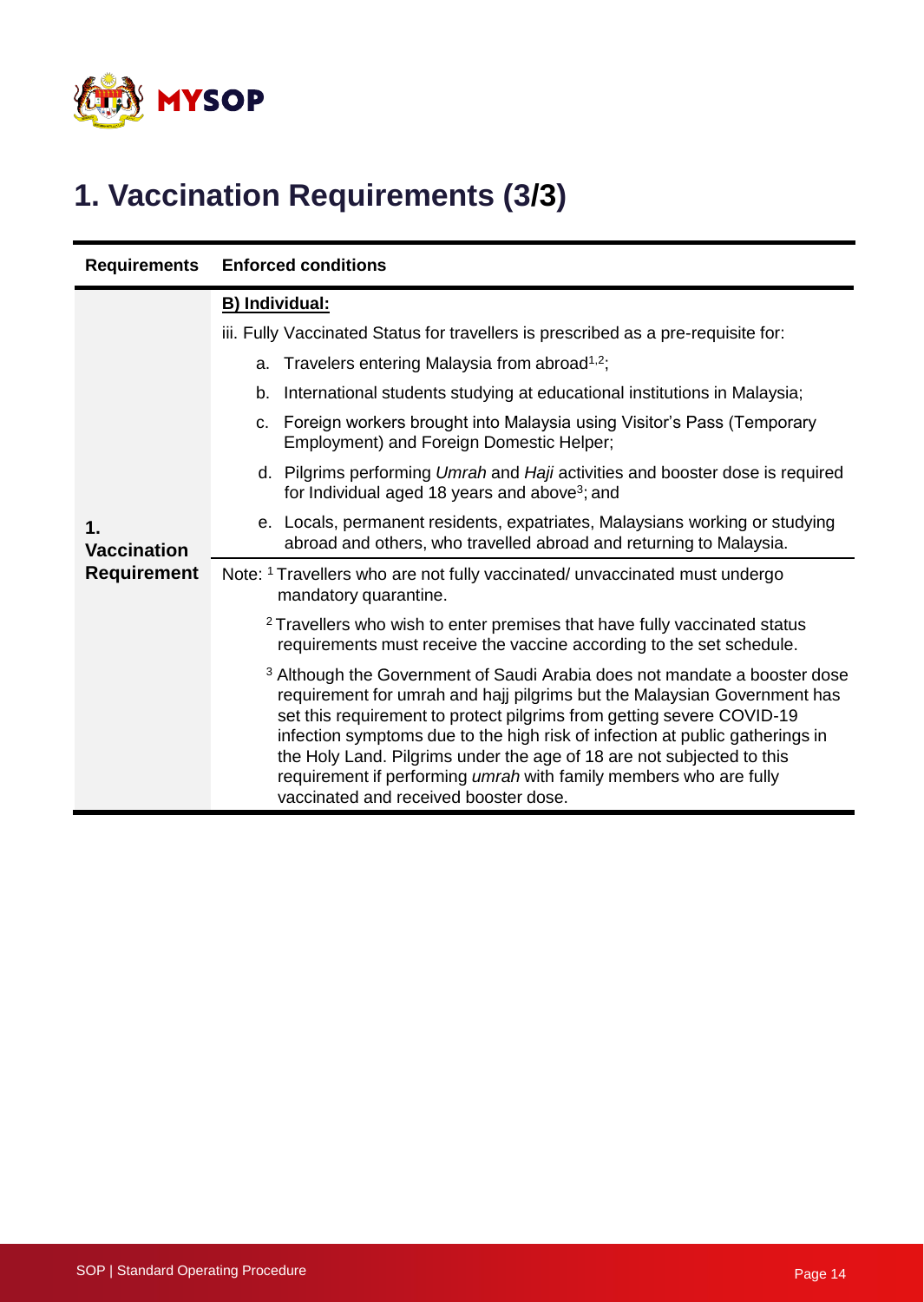



| <b>DATE</b> | <b>VERSION</b> |     | <b>UPDATE</b> |     | <b>SECTION</b> |
|-------------|----------------|-----|---------------|-----|----------------|
| 01.04.22    | 1.0            | N/A |               | N/A |                |